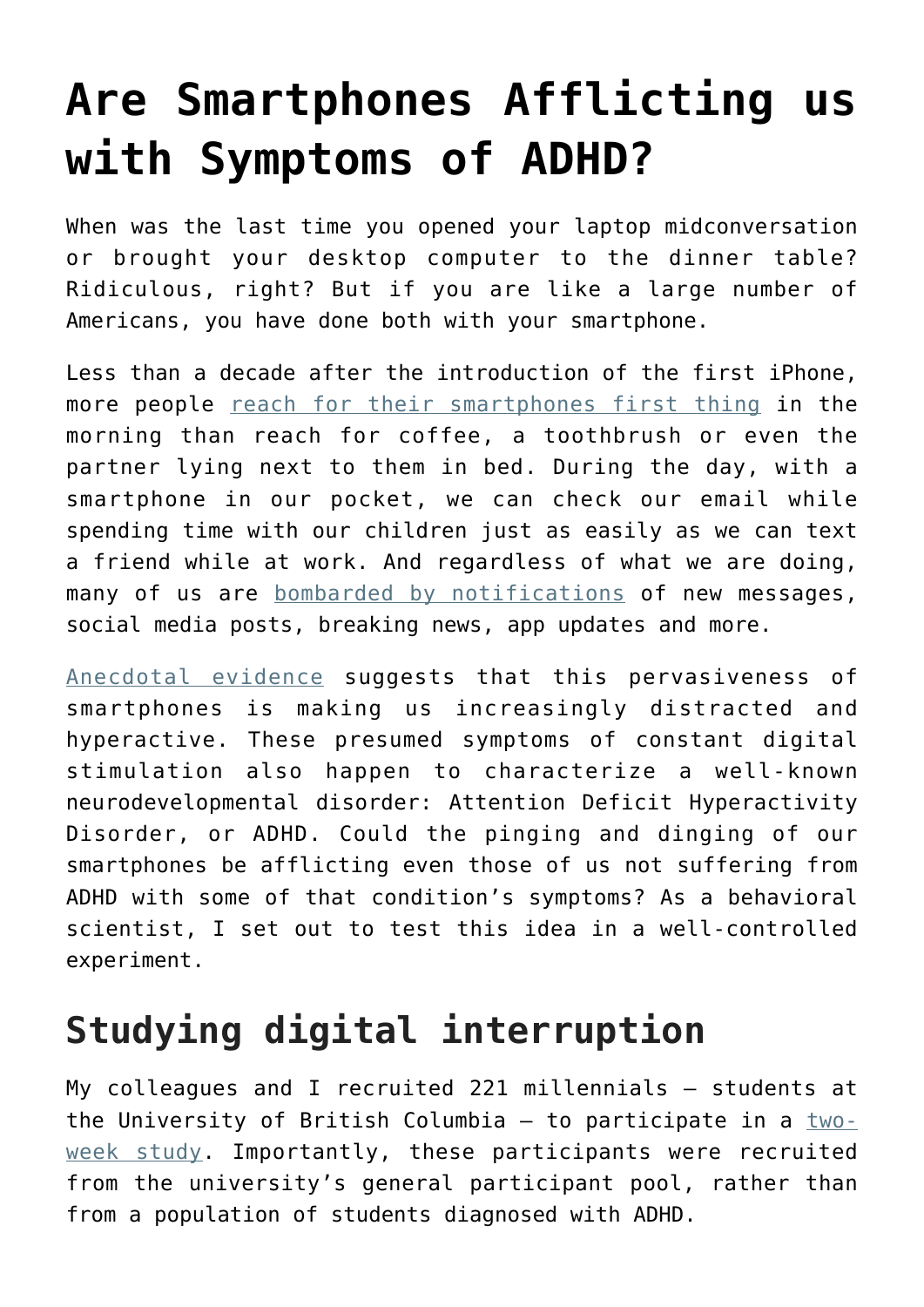During the first week, we asked half the participants to minimize phone interruptions by activating the "do-notdisturb" settings and keeping their phones out of sight and far from reach. We instructed the other half to keep their phone alerts on and their phones nearby whenever possible.

In the second week, we reversed the instructions: Participants who had used their phones' "do-not-disturb" settings switched on phone alerts, and vice versa. The order in which we gave the instructions to each participant was randomly determined by a flip of a coin. This study design ensured that everything was kept constant, except for how frequently people were interrupted by their phones. We confirmed that people felt more interrupted by their phones when they had their phone alerts on, as opposed to having them off.

## **Measuring inattentiveness and hyperactivity**

We measured inattentiveness and hyperactivity by asking participants to identify how frequently they had experienced 18 symptoms of ADHD over each of the two weeks. These items were based on the criteria for diagnosing ADHD in adults as specified by the American Psychiatric Association's [Diagnostic](http://www.dsm5.org/Pages/Default.aspx) [and Statistical Manual](http://www.dsm5.org/Pages/Default.aspx) (DSM-V).

The inattentiveness questions covered a wide range of potential problems, such as making careless mistakes, forgetting to pay a bill and having difficulty sustaining attention or listening to others. The hyperactivity questions were similarly broad, assessing things like fidgeting, feeling restless, excessive talking and interrupting others.

The results were clear: more frequent phone interruptions made people less attentive and more hyperactive.

Because ADHD is a neurodevelopmental disorder with complex